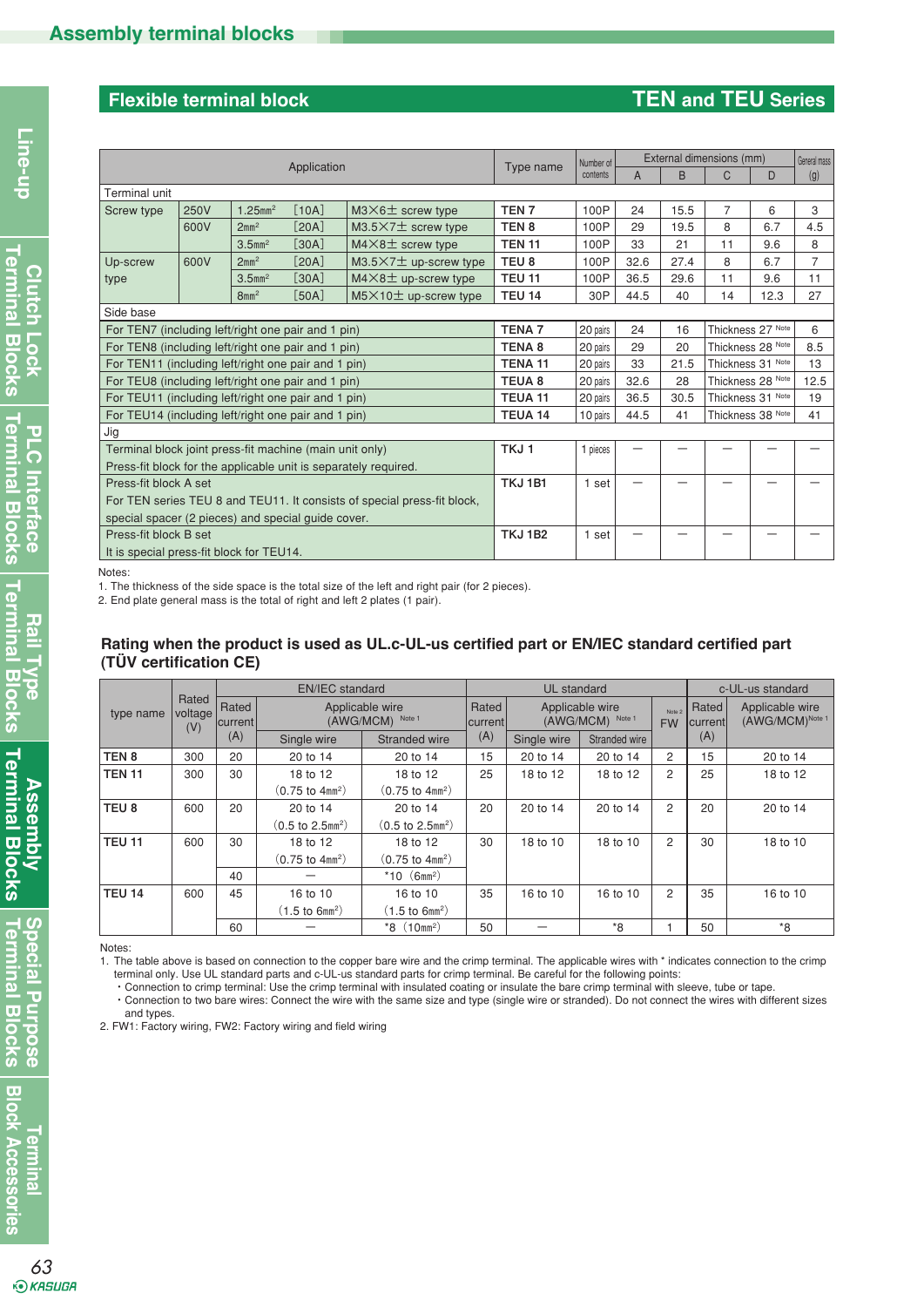# **Flexible terminal block TEN and TEU Series**

# **TEN series assembly completion part**

|        | 250V, 1.25mm <sup>2</sup> [10A],<br>$M3\times 6$ $\pm$ , screw type |     |                                          | 600V, 2mm <sup>2</sup> [20A],<br>$M3.5\times7+$ , screw type |                 |                          |           | 600V, 3.5mm <sup>2</sup> [30A],<br>$M4\times 8$ ±, screw type |                  |                          |            |              |
|--------|---------------------------------------------------------------------|-----|------------------------------------------|--------------------------------------------------------------|-----------------|--------------------------|-----------|---------------------------------------------------------------|------------------|--------------------------|------------|--------------|
| No. of | Type name                                                           |     | External dimensions (mm)<br>General mass |                                                              | Type name       | External dimensions (mm) |           | General mass                                                  | Type name        | External dimensions (mm) |            | General mass |
| pins   |                                                                     | A   | B C D                                    | (g)                                                          |                 | A                        | B C D     | (g)                                                           |                  | A                        | B<br>C D   | (g)          |
| 2      | <b>TEN 702</b>                                                      | 34  | $B = 24,$                                | 9.5                                                          | <b>TEN 8 02</b> | 36                       | $B = 29,$ | 14                                                            | <b>TEN 11 02</b> | 42                       | $B = 33,$  | 23.5         |
| 3      | <b>TEN 703</b>                                                      | 41  | $C = 16$                                 | 13                                                           | <b>TEN 8 03</b> | 44                       | $C = 20$  | 19                                                            | <b>TEN 11 03</b> | 53                       | $C = 21.5$ | 32           |
| 4      | <b>TEN 7 04</b>                                                     | 48  | $D=6$                                    | 16.5                                                         | <b>TEN 8 04</b> | 52                       | $D=6.7$   | 24                                                            | <b>TEN 11 04</b> | 64                       | $D = 9.6$  | 40.5         |
| 5      | <b>TEN 7 05</b>                                                     | 55  |                                          | 20                                                           | <b>TEN 8 05</b> | 60                       |           | 29                                                            | <b>TEN 11 05</b> | 75                       |            | 49           |
| 6      | <b>TEN 7 06</b>                                                     | 62  |                                          | 23.5                                                         | <b>TEN 8 06</b> | 68                       |           | 34                                                            | <b>TEN 11 06</b> | 86                       |            | 57.5         |
| 7      | <b>TEN 707</b>                                                      | 69  |                                          | 27                                                           | <b>TEN 8 07</b> | 76                       |           | 39                                                            | <b>TEN 11 07</b> | 97                       |            | 66           |
| 8      | <b>TEN 708</b>                                                      | 76  |                                          | 30.5                                                         | <b>TEN 8 08</b> | 84                       |           | 44                                                            | <b>TEN 11 08</b> | 108                      |            | 74.5         |
| 9      | <b>TEN 709</b>                                                      | 83  |                                          | 34                                                           | <b>TEN 8 09</b> | 92                       |           | 49                                                            | <b>TEN 11 09</b> | 119                      |            | 83           |
| 10     | <b>TEN 7 10</b>                                                     | 90  |                                          | 37.5                                                         | <b>TEN 8 10</b> | 100                      |           | 54                                                            | <b>TEN 11 10</b> | 130                      |            | 91.5         |
| 11     | <b>TEN 7 11</b>                                                     | 97  |                                          | 41                                                           | <b>TEN 8 11</b> | 108                      |           | 59                                                            | <b>TEN 11 11</b> | 141                      |            | 100          |
| 12     | <b>TEN 712</b>                                                      | 104 |                                          | 44.5                                                         | <b>TEN 8 12</b> | 116                      |           | 64                                                            | <b>TEN 11 12</b> | 152                      |            | 108.5        |
| 13     | <b>TEN 713</b>                                                      | 111 |                                          | 48                                                           | <b>TEN 8 13</b> | 124                      |           | 69                                                            | <b>TEN 11 13</b> | 163                      |            | 117          |
| 14     | <b>TEN 7 14</b>                                                     | 118 |                                          | 51.5                                                         | <b>TEN 8 14</b> | 132                      |           | 74                                                            | <b>TEN 11 14</b> | 174                      |            | 125.5        |
| 15     | <b>TEN 7 15</b>                                                     | 125 |                                          | 55                                                           | <b>TEN 8 15</b> | 140                      |           | 79                                                            | <b>TEN 11 15</b> | 185                      |            | 134          |
| 16     | <b>TEN 716</b>                                                      | 132 |                                          | 58.5                                                         | <b>TEN 8 16</b> | 148                      |           | 84                                                            | <b>TEN 11 16</b> | 196                      |            | 142.5        |
| 17     | <b>TEN 7 17</b>                                                     | 139 |                                          | 62                                                           | <b>TEN 8 17</b> | 156                      |           | 89                                                            | <b>TEN 11 17</b> | 207                      |            | 151          |
| 18     | <b>TEN 7 18</b>                                                     | 146 |                                          | 65.5                                                         | <b>TEN 8 18</b> | 164                      |           | 94                                                            | <b>TEN 11 18</b> | 218                      |            | 159.5        |
| 19     | <b>TEN 7 19</b>                                                     | 153 |                                          | 69                                                           | <b>TEN 8 19</b> | 172                      |           | 99                                                            | <b>TEN 11 19</b> | 229                      |            | 168          |
| 20     | <b>TEN 7 20</b>                                                     | 160 |                                          | 72.5                                                         | <b>TEN 8 20</b> | 180                      |           | 104                                                           | <b>TEN 11 20</b> | 240                      |            | 176.5        |

Remark: With cover and name sticker.

# **TEU series assembly completion part**

|                 | 600V, 2mm <sup>2</sup> [20A],<br>$M3.5\times7+$ , up-screw type |     |                                     |                     | 600V, 3.5mm <sup>2</sup> [30A],<br>$M4\times8$ <sup><math>\pm</math></sup> , up-screw type |     |                                   | 600V, 8mm <sup>2</sup> [50A].<br>$M5\times10+$ , up-screw type |                  |     |                                        |                     |
|-----------------|-----------------------------------------------------------------|-----|-------------------------------------|---------------------|--------------------------------------------------------------------------------------------|-----|-----------------------------------|----------------------------------------------------------------|------------------|-----|----------------------------------------|---------------------|
| No. of<br>pins  | Type name                                                       | A   | External dimensions (mm)  <br>B C D | General mass<br>(g) | Type name                                                                                  | A   | External dimensions (mm)<br>B C D | General mass<br>(g)                                            | Type name        | A   | External dimensions (mm)<br><b>BCD</b> | General mass<br>(g) |
| 2               | <b>TEU 8 02</b>                                                 | 36  | $B = 32.6$                          | 20.5                | <b>TEU 11 02</b>                                                                           | 42  | $B = 36.5$                        | 30.5                                                           | <b>TEU 14 02</b> | 52  | $B = 44.5$                             | 69                  |
| 3               | <b>TEU 8 03</b>                                                 | 44  | $C = 28,$                           | 28                  | <b>TEU 11 03</b>                                                                           | 53  | $C = 30.5$                        | 42                                                             | <b>TEU 14 03</b> | 66  | $C = 41$ ,                             | 97                  |
| 4               | <b>TEU 8 04</b>                                                 | 52  | $D=6.7$                             | 35.5                | <b>TEU 11 04</b>                                                                           | 64  | $D = 9.6$                         | 53.5                                                           | <b>TEU 14 04</b> | 80  | $D = 12.3$                             | 125                 |
| 5               | <b>TEU 8 05</b>                                                 | 60  |                                     | 43                  | <b>TEU 11 05</b>                                                                           | 75  |                                   | 65                                                             | <b>TEU 14 05</b> | 94  |                                        | 153                 |
| 6               | <b>TEU 8 06</b>                                                 | 68  |                                     | 50.5                | <b>TEU 11 06</b>                                                                           | 86  |                                   | 76.5                                                           | <b>TEU 14 06</b> | 108 |                                        | 181                 |
|                 | <b>TEU 8 07</b>                                                 | 76  |                                     | 58                  | <b>TEU 11 07</b>                                                                           | 97  |                                   | 88                                                             | <b>TEU 14 07</b> | 122 |                                        | 209                 |
| 8               | <b>TEU 8 08</b>                                                 | 84  |                                     | 65.5                | <b>TEU 11 08</b>                                                                           | 108 |                                   | 99.5                                                           | <b>TEU 14 08</b> | 136 |                                        | 237                 |
| 9               | <b>TEU 8 09</b>                                                 | 92  |                                     | 73                  | <b>TEU 11 09</b>                                                                           | 119 |                                   | 111                                                            | <b>TEU 14 09</b> | 150 |                                        | 265                 |
| 10              | <b>TEU 8 10</b>                                                 | 100 |                                     | 80.5                | <b>TEU 11 10</b>                                                                           | 130 |                                   | 122.5                                                          | <b>TEU 14 10</b> | 164 |                                        | 293                 |
| 11              | <b>TEU 8 11</b>                                                 | 108 |                                     | 88                  | <b>TEU 11 11</b>                                                                           | 141 |                                   | 134                                                            | <b>TEU 14 11</b> | 178 |                                        | 321                 |
| 12              | <b>TEU 8 12</b>                                                 | 116 |                                     | 95.5                | <b>TEU 11 12</b>                                                                           | 152 |                                   | 145.5                                                          | <b>TEU 14 12</b> | 192 |                                        | 349                 |
| 13              | <b>TEU 813</b>                                                  | 124 |                                     | 103                 | <b>TEU 11 13</b>                                                                           | 163 |                                   | 157                                                            | <b>TEU 14 13</b> | 206 |                                        | 377                 |
| 14              | <b>TEU 8 14</b>                                                 | 132 |                                     | 110.5               | <b>TEU 11 14</b>                                                                           | 174 |                                   | 168.5                                                          | <b>TEU 14 14</b> | 220 |                                        | 405                 |
| 15              | <b>TEU 8 15</b>                                                 | 140 |                                     | 118                 | <b>TEU 11 15</b>                                                                           | 185 |                                   | 180                                                            | <b>TEU 14 15</b> | 234 |                                        | 433                 |
| 16              | <b>TEU 8 16</b>                                                 | 148 |                                     | 125.5               | <b>TEU 11 16</b>                                                                           | 196 |                                   | 191.5                                                          | <b>TEU 14 16</b> | 248 |                                        | 461                 |
| 17              | <b>TEU 8 17</b>                                                 | 156 |                                     | 133                 | <b>TEU 11 17</b>                                                                           | 207 |                                   | 203                                                            | <b>TEU 14 17</b> | 262 |                                        | 489                 |
| 18              | <b>TEU 8 18</b>                                                 | 164 |                                     | 140.5               | <b>TEU 11 18</b>                                                                           | 218 |                                   | 214.5                                                          | <b>TEU 14 18</b> | 276 |                                        | 517                 |
| 19              | <b>TEU 8 19</b>                                                 | 172 |                                     | 148                 | <b>TEU 11 19</b>                                                                           | 229 |                                   | 226                                                            | <b>TEU 14 19</b> | 290 |                                        | 545                 |
| 20 <sup>1</sup> | <b>TEU 8 20</b>                                                 | 180 |                                     | 155.5               | <b>TEU 11 20</b>                                                                           | 240 |                                   | 237.5                                                          | <b>TEU 14 20</b> | 304 |                                        | 573                 |

Remark: With cover and name sticker.













Callen le